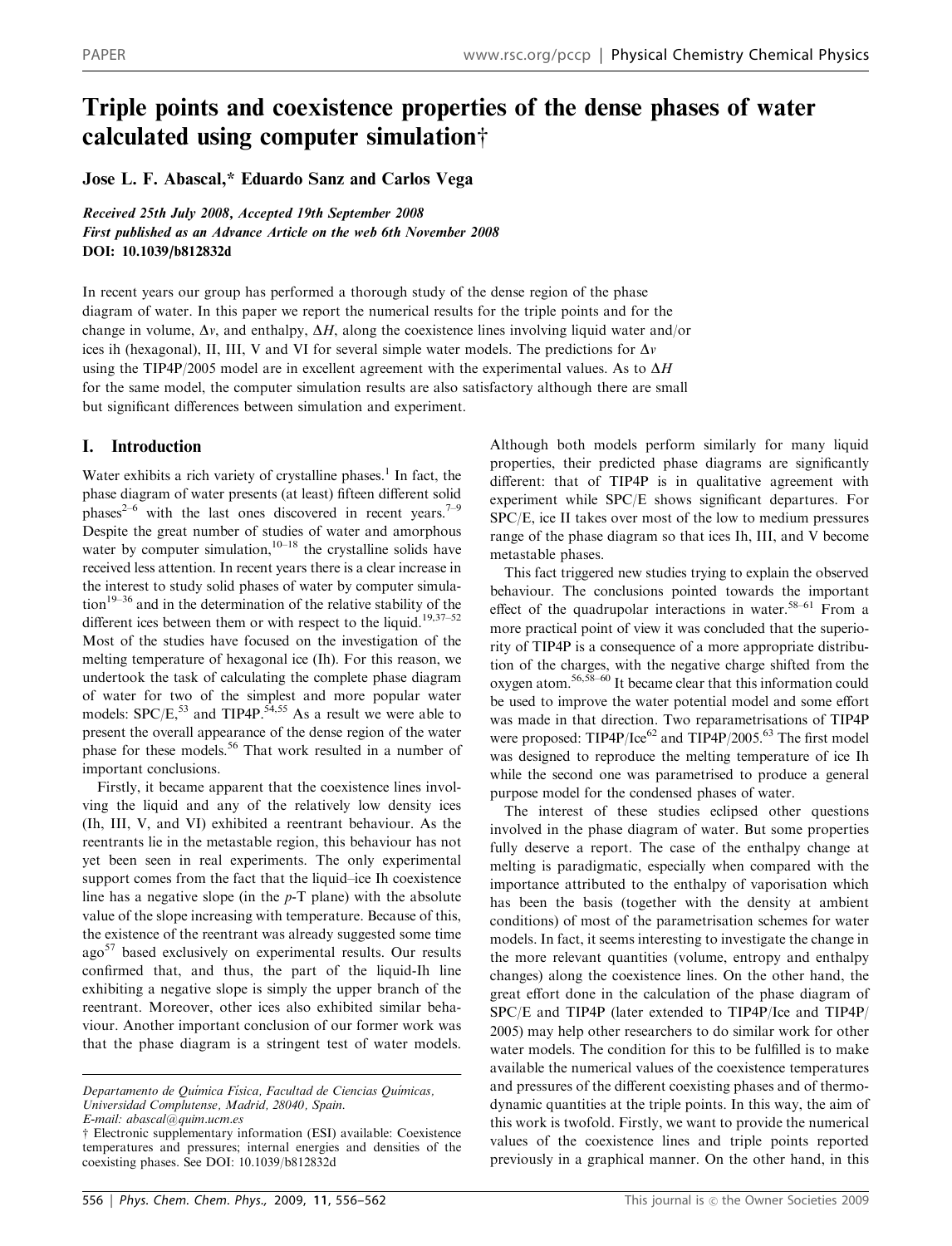work we will analyse the changes in volume, entropy and enthalpy along the coexistence lines for the model (TIP4P/2005) that has provided a better overall agreement between simulation and experimental results.

## II. Computational methods

The evaluation of the phase diagram of water is a rather involved task. For a review on this topic we refer the reader to ref. 64 but for completeness we give here a brief summary of methods employed. The number of molecules used were in the range 300–600. In all cases the LJ potential was truncated at 8.5 Å. Standard long range corrections to the LJ part of the potential were added (*i.e.*,  $g(r) = 1$  beyond the cutoff). Note that this simple prescription (*i.e.* assuming  $g(r) = 1$ beyond the cutoff) might introduce an error in the estimate of the long range correction, especially in solid phases (where  $g(r)$ ) is not 1 even at large distances). The impact that this might have on the coexistence points is not easy to assess, as the effect is different for different phases and at different densities. By analyzing the internal energy of solid phases for different systems sizes we conclude that the use of the simple prescription  $g(r) = 1$  to estimate the long range correction of the LJ part of the potential may introduce an error of about 1.5% in the determination of coexistence points, which is enough for the purposes of this work. The importance of an adequate treatment of the long range Coulombic forces when dealing with water simulations has been pointed out in recent studies.<sup>65-68</sup> In this work, the Ewald summation technique<sup>69</sup> has been employed for the calculation of the long range electrostatic forces. Isotropic NpT simulations were used for the liquid phase while anisotropic Monte Carlo simulations (Parrinello–Rahman like)<sup>70,71</sup> were used for the solid phases. A typical Monte Carlo NpT run involves about 30 000 cycles of equilibration and 70 000 cycles to obtain averages (defining a cycle as a trial move per particle plus a trial volume change).

We have used the free energy route combined with Gibbs–Duhem integration. The free energies for the solid phases have been evaluated using the Frenkel–Ladd method.<sup>72</sup> The combinatorial entropy due to proton disorder is accounted for as prescribed by Pauling<sup>73</sup> for completely disordered ices (Ih and VI). Initial proton disordered configurations were obtained by using the algorithm of Buch et  $al.^{74}$  However, ices III and V are thought to be only partially disordered. In this case we used the combinatorial entropy calculated by means of an extension<sup>75</sup> of the ideas of Howe and Whitworth.<sup>76</sup> The residual free energy of the liquid was computed by following a thermodynamic path in which the charges are gradually switched off so that the water model transforms into a LJ model (for which the residual free energy is known<sup>77</sup>). Once an initial value was known for the free energy of the different phases, isobaric-isothermal (NpT) Monte Carlo simulations were performed to calculate the point at which the chemical potentials and pressures of the different pairs of phases cross providing a first value for the corresponding coexistence lines. These values are the starting points which allow to obtain the full equilibrium curves using the Gibbs–Duhem methodology<sup>78</sup> (which in essence consists in the integration of the Clapeyron

equation along the coexistence using for  $\Delta H$  and  $\Delta v$  the results obtained in the simulation runs).

The methodology described above was used to calculate the phase diagrams of SPC/E and TIP4P. As commented above, the procedure is rather cumbersome and has a relatively high computational cost. Soon after his proposal of the Gibbs– Duhem method, Kofke realized that the method could also be used in an extended way.<sup>79,80</sup> By writing the intermolecular potential as a function of a parameter  $\lambda$ , it is simple to show that (by an integration along  $\lambda$ ) it is possible to determine the unknown coexistence point of a given potential model provided that the coexistence point for a different potential is known. We usually refer to this technique as Hamiltonian Gibbs–Duhem integration. The technique makes easier to evaluate the coexistence lines for any water model once they are known for a reference model. In this way, we were able to compute the melting temperatures of ice Ih for a number of models $81,82$  from the value calculated using the free energy route for TIP4P. Another advantage of the Hamiltonian Gibbs–Duhem integration is that it allows a cross checking of the results obtained with free energy calculations. For instance, the ice Ih melting temperature of TIP4P has been evaluated with this technique starting at the known value for  $SPC/E$ .<sup>81</sup> The calculation differed from the free energy result by less than 1 K. The Hamiltonian Gibbs–Duhem integration has been used to calculate initial points on selected coexistence lines for the TIP4P/2005 and TIP4P/Ice water models from those previously known (through the free energy route) for TIP4P. The coexistence points obtained by the Hamiltonian Gibbs–Duhem integration are then the starting points to calculate the rest of the equilibrium curves of the other TIP4P-like models using the common Gibbs–Duhem integration.

It is perhaps interesting to note that the ice Ih melting temperatures of SPC/E, TIP4P, TIP4P/2005 and TIP4P/Ice have been checked by yet another independent procedure.<sup>83</sup> By putting in contact the liquid and the solid we were able to provide an independent test of the melting temperatures obtained via the procedures commented in the previous paragraphs. The differences between the melting temperatures calculated by means of the free energy-Gibbs Duhem route and the direct coexistence method were about 3 K for all the models investigated. We believe that this figure provides a reasonable estimate of the uncertainty of the melting temperatures we are reporting in this work.

The determination of the precise location and properties at the triple points poses a problem of consistency. As the free energy calculations leading to the three coexistence lines converging at a triple point are independent, and considering that the errors in the Monte Carlo simulations are intrinsically random, the simulations yield a triad of triple points instead of a single value. To illustrate this point we report in Fig. 1 the liquid–ice Ih, ice Ih-ice III and ice III-liquid (L-Ih-III) equilibrium curves converging at the liquid–ice Ih-ice III triple point for the TIP4P water model (in fact, this is simply an enlargement of a figure presented in our preliminary communication<sup>56</sup>). It can be seen that a shift of about 2 K in the curves for the liquid-Ih and liquid-III coexistence could make them pass through the same point in the Ih-III line. Thus, the uncertainty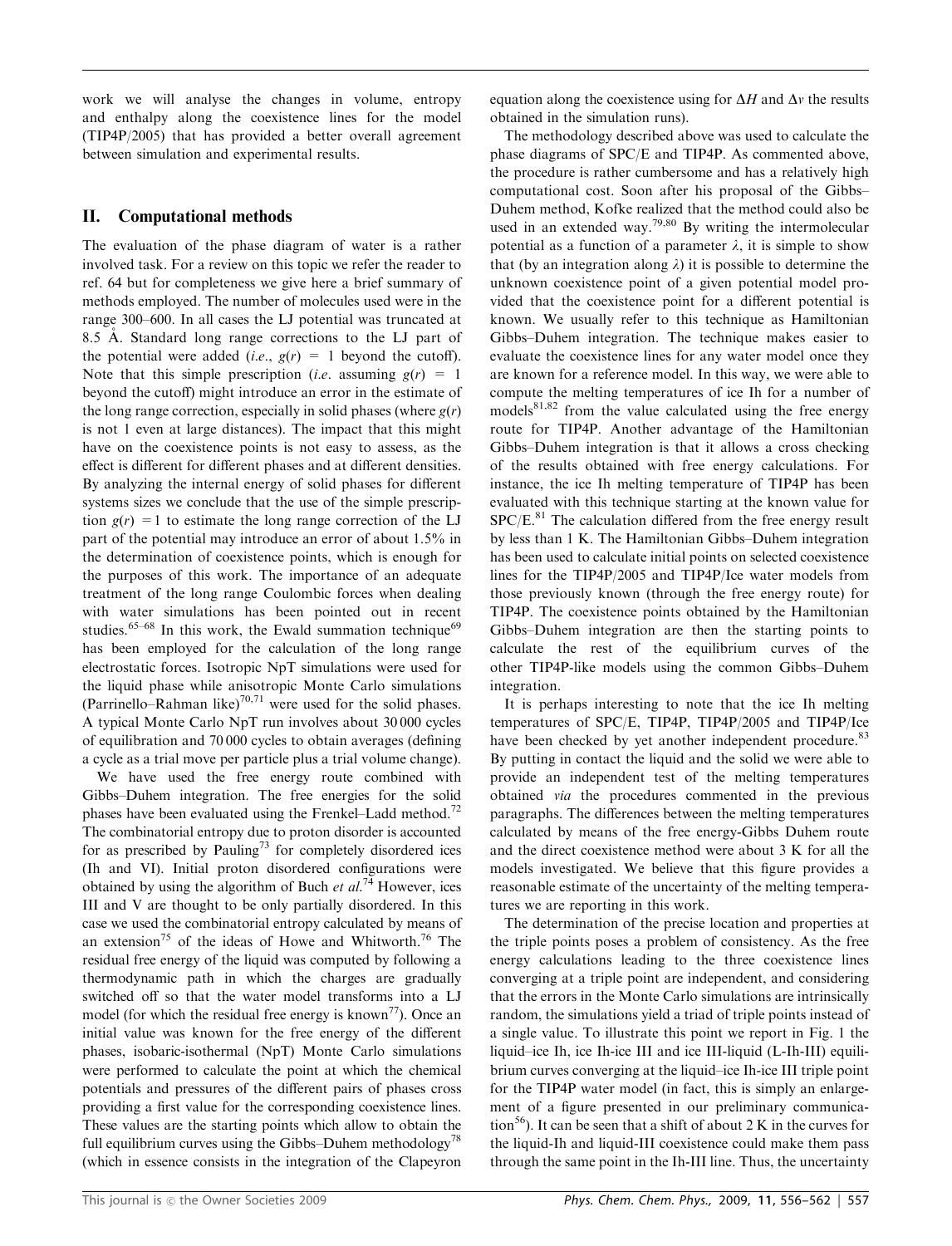

Fig. 1 Detail of the coexistence lines L-Ih, L-III and Ih-III for TIP4P showing the uncertainty in the location of the L-Ih-III triple point.

in the melting temperatures of ices Ih and III explain the observed behaviour. As the Ih-III coexistence line has an almost null slope the uncertainty is in this case perceived in the coexistence pressure. The uncertainty in the TIP4P L-Ih-III triple point pressure is around 150 bar. We have assigned the location of the L-Ih-III triple point for the TIP4P model as the barycentre of the triangle formed by the three converging coexistence lines. The barycentre has been roughly obtained by visual inspection using an enlarged plot of this region of the phase diagram. The problem found in the location of the triple point was avoided for less important triple points (particularly those not involving the liquid phase) of the TIP4P-like models because they were simply obtained by the intersection of only two equilibrium curves. The calculated triple points were then used as the starting points for the determination of the remaining coexistence lines.

The computation of the changes in volume and enthalpy are needed for the Gibbs–Duhem integration and these quantities have been obtained along the equilibrium curves. We used dualprocessor computers so that the determination of the volume and enthalpy was performed in parallel for both phases. The calculation of the properties of the liquid phase give larger uncertainties and, thus, requires longer runs. We typically simulated 25 000 Monte Carlo cycles for liquid water and we adapted the number of cycles for the ices so that both phases at coexistence finish the calculation at the same time. The evaluation of the changes in volume and enthalpy at the triple points have been done in independent simulations. We have improved the statistics in this case by increasing the number of Monte Carlo cycles (typically using 160 000 cycles for liquid water).

## III. Results

Table 1 gives the location of the triple points for several common water models. As mentioned in the introduction, the results for the SPC/E model are significantly different from experiment. Ice II is the stable phase at ambient pressure and ice Ih is the thermodynamically stable phase only at slightly negative pressures (below  $-60$  bar) although the possibility of having ice Ih as an stable phase at positive pressures in the proximity of the melting point of the model can not be completely ruled out taking into account the uncertainty of our free energy calculations. For SPC/E, ices III and V are always metastable because of the greater stability of ice II and the range of appearance of ice VI in the phase diagram is severely reduced by ice II. On the contrary, the triple points of TIP4P, TIP4P/2005 and TIP4P/Ice are in qualitative agreement with the experimental ones indicating that the overall prediction of the phase diagram is quite satisfactory. Despite that, it can be seen in Table 1 that the triple points involving liquid water appear at lower temperatures than in the experiment. The best predictions are yielded by TIP4P/Ice (because it was specifically designed to reproduce the melting temperature of ice Ih) and the least satisfactory (within the TIP4P family of models) are those of TIP4P. As to the triple point pressures, these TIP4P-like models give, in general, satisfactory predictions (perhaps it is to be noticed that the estimates for the L-Ih-III and L-V-VI triple point pressures are somewhat high).

The numerical values of the coexistence points (as well as the densities and internal energies at coexistence) for TIP4P and  $SPC/E$  are given as  $ESI. \dagger$ . The coexistence points can be used as starting values for the determination of the phase diagram of other models using the Hamiltonian Gibbs– Duhem methodology just as it has been done in this work for the equilibrium curves for TIP4P/2005 and TIP4P/Ice (the coexistence lines for these models are also given as  $ESI<sup>+</sup>$ ). Notice that the estimated uncertainty of the coexistence lines of TIP4P/2005 and TIP4P/Ice is larger than for TIP4P, SPC/E, since besides the uncertainty of the original reference model (TIP4P was used as a reference model) it incorporates the additional uncertainty introduced by the Hamiltonian Gibbs–Duhem methodology (thus for TIP4P/2005 and TIP4P/Ice the estimated uncertainty of the melting curves is of about 5 K, instead of the 3 K commented above for TIP4P and SPC/E).

The changes in volume and entropy at the triple points are compared to the experimental values in Table 2 for the TIP4P, TIP4P/2005 and TIP4P/Ice models. These TIP4P-like models

Table 1 Triple points of SPC/E, TIP4P, TIP4P/2005 and TIP4P/Ice models compared to the experimental results. The first value in each pair is the temperature (in K) and the second is the corresponding pressure (in bar)

| Phases      | SPC/E        | TIP4P         | TIP4P/2005    | TIP4P/Ice     | Expt.          |  |
|-------------|--------------|---------------|---------------|---------------|----------------|--|
| $L$ -Ih-III |              | (194.3, 3110) | (213.1, 3060) | (231.8, 2955) | (251.15, 2099) |  |
| $L$ -Ih-II  | $(215, -60)$ |               |               |               |                |  |
| $L$ -III-V  |              | (196.6, 4000) | (215.3, 3690) | (232.6, 3270) | (256.15, 3501) |  |
| $L-V-VI$    |              | (220.8, 8390) | (241.6, 8060) | (258.4, 7630) | (273.31, 6324) |  |
| $Ih-II-III$ |              | (168.2, 3120) | (195.9, 3110) | (219.4, 2990) | (238.45, 2130) |  |
| $II-III-V$  |              | (175.2, 4000) | (200.0, 3690) | (221.6, 3280) | (248.85, 3440) |  |
| $L$ -II-VI  | (228, 22030) |               |               |               |                |  |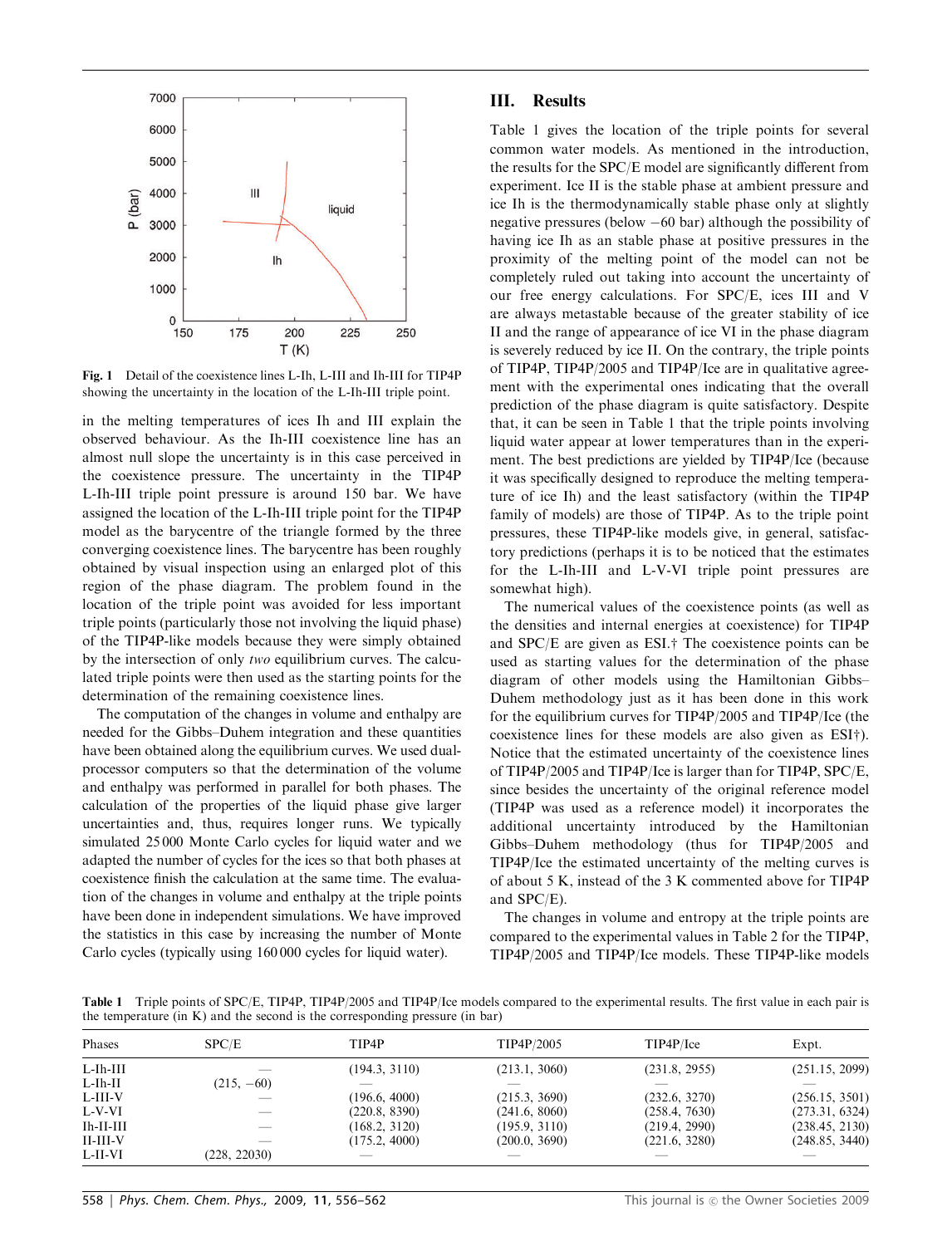give quite good predictions. TIP4P/2005 gives a slightly better overall estimate of the volume change while TIP4P produces marginally better results for the changes in enthalpy.

Putting together the results shown in Tables 1 and 2, TIP4P/ 2005 and TIP4p/Ice provide better predictions for the phase diagram than TIP4P. Taking also into consideration the liquid–vapour equilibrium,<sup>84,85</sup> it is clear that, among TIP4Plike models, TIP4P/2005 provides the best description of the whole phase diagram of water (in fact, the statement almost certainly holds true not only for the comparison with the models considered in this work but also for any rigid water model). For this reason we present in Fig. 2 and 3 the changes in volume and enthalpy along the coexistence lines for the TIP4P/ 2005 model. For comparison we also show the plots for the corresponding experimental data. The model gives excellent predictions for all the 10 coexistence lines investigated. It predicts correctly not only the magnitude and sign of the volume changes but also the dependence of the change with temperature (notice that the slope of the curves for the model are very close to the experimental ones). As commented above, the uncertainties for the coexisting liquid densities are larger than those for the solid phases. We have then smoothed the results for the changes in volume for the Ih-L, V-L and VI-L equilibria. Given the similarity between experimental and simulation results, in the fit of the simulation results we have used the same functionality observed in the experiment so that the simulation data for the Ih-L and V-L curves have been linearised. The experimental data for the VI-L are clearly nonlinear so we fitted the simulation results to a third order polynomial. The smoothed line shows a shape with a remarkable similarity with that of the experiment. Much more precise calculations would be needed to establish whether the model nicely accounts for the strange shape of the change of volume along the VI–L coexistence or it is simply an artifact of the smoothing procedure.

The agreement between the predictions of the model and experimental data is quite satisfactory for the enthalpy changes. The sign of the enthalpy change is predicted correctly



Fig. 2 Change of volume for the indicated coexistence lines. Left: TIP4P/2005; Right: experimental values as taken from Bridgmann.<sup>3</sup> Vertical lines indicate the temperature of the triple points.



Fig. 3 Change of enthalpy for the indicated coexistence lines. Left: TIP4P/2005; Right: Experimental values as taken from Bridgmann.<sup>3</sup> Vertical lines indicate the temperature of the triple points.

in all cases. Besides the predictions from the model are in relatively good agreement with the experimental values. However, in most of the cases the TIP4P/2005 model underestimates the experimental values of the enthalpy changes. This is true for the three models, TIP4P, TIP4P/2005 and TIP4P/Ice (although the problem is more pronounced for TIP4P, being the difference with experiment somewhat smaller for the TIP4P/Ice). The melting enthalpy of ice Ih provides a good example. The experimental value is  $1.44$  kcal mol<sup>-1</sup>. The predicted value is 1.05, 1.16 and 1.29 for TIP4P, TIP4P/2005

**Table 2** Volume (in cm<sup>3</sup> mol<sup>-1</sup> K<sup>-1</sup>) and entropy (in J mol<sup>-1</sup> K<sup>-1</sup>) changes at the calculated triple points of some water models compared to the corresponding experimental data taken from ref. 6. The last row shows the mean values of the (unsigned) deviations from the experimental results. Notice that in ref. 62, a misprint occurred in Table VI so that, for TIP4P/Ice, the entropy changes of the model and that of the experiment were exchanged (the volume changes of Table VI were correct)

| Triple point  | Transition  |             | TIP4P      |            | TIP4P/2005 |            | TIP4P/Ice  |            | Expt.      |            |
|---------------|-------------|-------------|------------|------------|------------|------------|------------|------------|------------|------------|
|               | From        | Tо          | $\Delta v$ | $\Delta S$ | $\Delta v$ | $\Delta S$ | $\Delta v$ | $\Delta S$ | $\Delta v$ | $\Delta S$ |
| Liquid-Ih-III |             | Ih          | 2.81       | $-16.4$    | 2.87       | $-15.0$    | 3.10       | $-14.9$    | 2.436      | $-16.8$    |
|               | L           | Ш           | $-0.63$    | $-15.1$    | $-0.72$    | $-14.1$    | $-0.59$    | $-13.9$    | $-0.839$   | $-15.3$    |
|               | Ih          | Ш           | $-3.44$    | 1.3        | $-3.59$    | 0.9        | $-3.69$    | 1.0        | $-3.275$   | 1.6        |
| Liquid-III-V  | L           | Ш           | $-0.21$    | $-14.4$    | $-0.38$    | $-14.1$    | $-0.52$    | $-13.2$    | $-0.416$   | $-18.1$    |
|               | L           | V           | $-1.17$    | $-14.3$    | $-1.36$    | $-14.1$    | $-1.53$    | $-13.1$    | $-1.420$   | $-18.3$    |
|               | Ш           | v           | $-0.96$    | 0.1        | $-0.98$    | 0.0        | $-1.01$    | 0.1        | $-0.985$   | $-0.3$     |
| Liquid-V-VI   | L           | V           | $-0.47$    | $-16.1$    | $-0.52$    | $-16.4$    | $-0.59$    | $-15.7$    | $-0.949$   | $-19.3$    |
|               | L           | VI          | $-1.19$    | $-16.2$    | $-1.26$    | $-17.0$    | $-1.35$    | $-16.2$    | $-1.650$   | $-19.4$    |
|               | V           | VI          | $-0.72$    | $-0.1$     | $-0.74$    | $-0.6$     | $-0.77$    | $-0.5$     | $-0.701$   | $-0.1$     |
| $Ih-II-III$   | Ih          | $_{\rm II}$ | $-3.77$    | $-1.8$     | $-3.87$    | $-2.2$     | $-3.97$    | $-2.1$     | $-3.922$   | $-3.2$     |
|               | Ih          | Ш           | $-3.49$    | 1.3        | $-3.62$    | 0.9        | $-3.71$    | 1.0        | $-3.536$   | 0.7        |
|               | $_{\rm II}$ | Ш           | 0.28       | 3.1        | 0.26       | 3.1        | 0.26       | 3.2        | 0.387      | 3.9        |
| $II-III-V$    | $_{\rm II}$ | Ш           | 0.22       | 3.1        | 0.21       | 3.1        | 0.24       | 3.1        | 0.261      | 5.1        |
|               | $_{\rm II}$ | V           | $-0.74$    | 3.2        | $-0.76$    | 3.2        | $-0.78$    | 3.2        | $-0.722$   | 4.8        |
|               | Ш           | v           | $-0.96$    | 0.1        | $-0.97$    | 0.0        | $-1.02$    | 0.1        | $-0.984$   | $-0.3$     |
| $\bar{d}$     |             |             | 0.17       | 1.4        | 0.15       | 1.6        | 0.18       | 1.8        |            |            |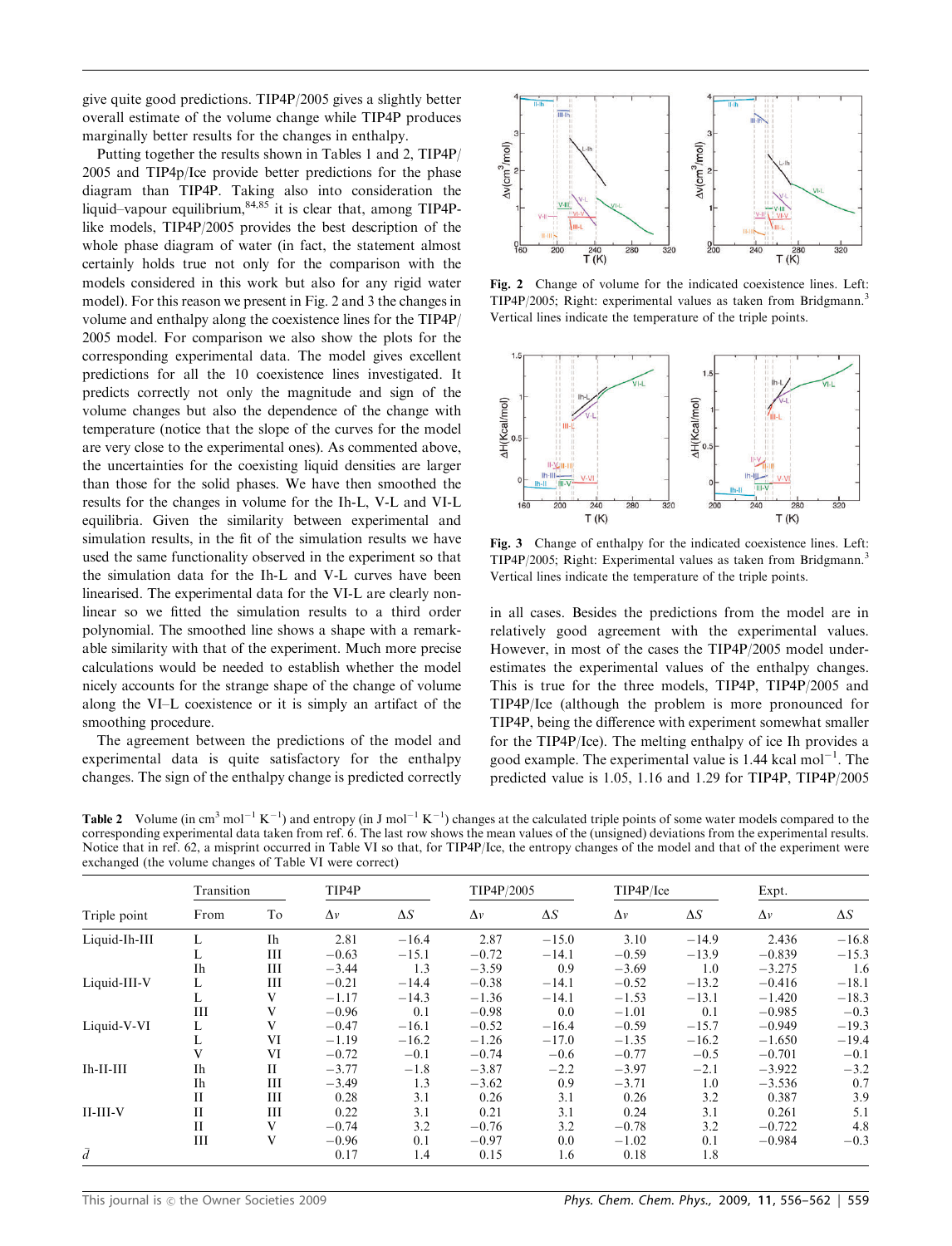and TIP4P/Ice, respectively. Thus none of the models are able to quantitatively predict the melting enthalpy of ice Ih. TIP4P/ 2005 underestimates it by about 15% (notice that this is approximately the change of scale of the right and left hand plots of Fig. 3). At this point it is interesting to remind that TIP4P reproduces the experimental value of the vaporisation enthalpy of water, TIP4P/2005 overestimates the vaporisation enthalpy (although it is able to reproduce it when the polarisation correction first proposed by Berendsen's et al. is taken into account), and TIP4P/Ice overestimates significantly the vaporisation enthalpy of water (even after including the polarisation corrections). The fact that three models which such a different description of the vaporisation enthalpy, fail to describe the melting enthalpy means that to describe quantitatively the melting enthalpy of ice, new features should be incorporated in the model. It is likely that polarisability is the key ingredient required to improve the performance of the enthalpy changes of ices, but further work is required to confirm this point.

Another interesting observation is the slope with temperature of the transitions where ice III (and to less extent ice V) are involved. The slope seems to be more pronounced in experiment than in the model. It has been found experimentally that proton disorder in ices III and V is partial and changes with temperature. $86$  We are not including this possibility within our calculations (that would required the incorporation of specific Monte Carlo moves that change the hydrogen bond connectivity). This partial ordering  $87$ may be affecting phase transitions<sup>75</sup> and enthalpy changes. Further work is needed to clarify this issue.

The coexistence data in the  $T-\rho$  plane obtained with the TIP4P/2005 model are presented in Fig. 4a (for a plot of the coexistence data in the p-T plane see ref. 63 and the preceding paper in this issue<sup>88</sup>). We have depicted the complete phase diagram except the low temperatures region (below 160 K) where quantum effects cannot be taken into account in our classical simulations. $89-91$  Similarly to what happens for other projections of the coexistence data, the phase diagram of water in the  $T-\rho$  plane is quite different from that found for other ordinary substances. This is due to the fact that ice Ih has a lower density than its coexisting liquid. As a consequence the L-Ih lines drop as the temperature increases. The usual behaviour is recovered by the equilibrium curves of the liquid with the stable solids at higher densities and, thus, the liquid–solid envelope has a positive slope for ices III, V, and VI. Notice the unusual behavior of the more dense region of the liquid–VI coexistence line (at pressures over 25 000 bar) which shows the appearance of a reentrant.<sup>56</sup> The reentrant cannot be observed experimentally because the triple point L-VI-VII appears at lower temperatures than it does for the model. Thus, in the experiment, the reentrant would lie in a metastable region. Notice finally the range of existence of a recently reported plastic phase  $88,92$  at very high pressures (the coexistence data for the plastic phase have been taken from ref. 88).

The phase diagram has a remarkable complexity, especially in the vicinity of  $\rho = 1.2$  g cm<sup>-3</sup>. For this reason we have expanded the dense region in Fig. 4b. Even at this scale, it is difficult to detect the (small) range of existence (in both



Fig. 4 Phase diagram of TIP4P/2005 water in the T- $\rho$  plane. Top: the complete phase diagram (except the very low temperature and the extremely high pressure regions). Bottom: detail of the high density region.

temperatures and densities) of ice III. Despite the fact that ice II has a relatively wide range of temperatures in which it is found as the thermodynamically stable phase, its density is always quite similar to its competitor ice III, so it also exhibits a narrow range of densities. Leaving aside ''extreme'' conditions (i.e., low temperatures and pressures above 25 000 bar) the main difference between theory and experiment is a small shift of the whole diagram towards lower temperatures for TIP4P/2005 so this model may provide a quite realistic picture of the general appearance of the experimental phase diagram. The scarcity and discontinuity of experimental data make difficult to show the complete experimental phase diagram of water in the  $T-\rho$  plane. In fact, as far as we are aware, such a plot has not yet been depicted. Given the excellent predictions for the densities of the ices<sup>62</sup> and for the volume changes along the coexistence lines shown in this region, Fig. 4b provides a realistic picture of how the  $T-\rho$  projection of the experimental phase diagram should look like.

## IV. Conclusions

In this work we have checked the ability of simple rigid, nonpolarisable water models to account for the dense region of the phase diagram. We have shown that SPC/E does not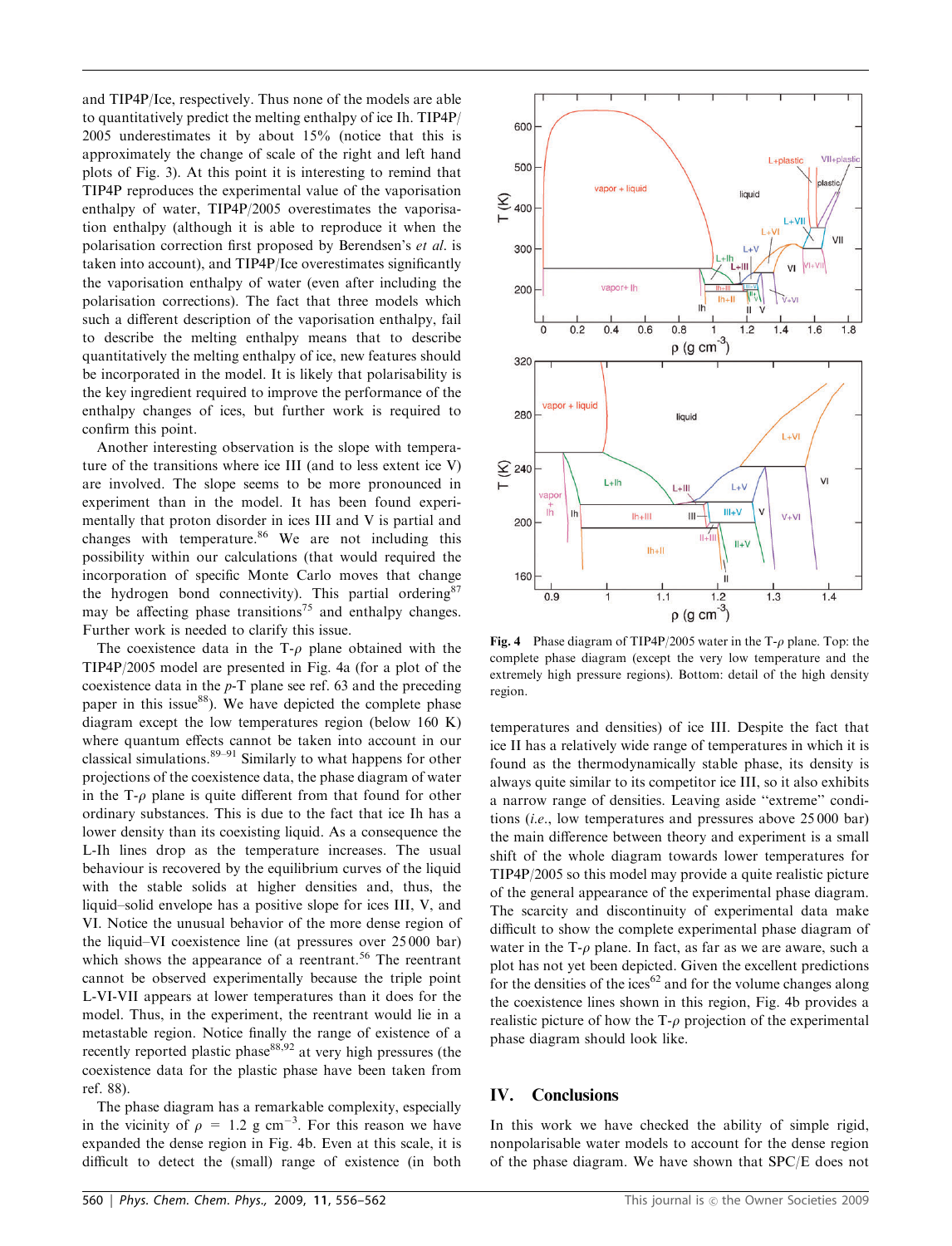predict the triple points appearing in the experiments. It is now known that the failure is due to the positioning of the negative charge at the oxygen atom in this model.<sup>56,58-60</sup> TIP4P-like models (which put the negative charge shifted around  $0.15-0.16$  Å from the oxygen) predict the same triple points as the experimental measurements. The predicted triple points appear at a somewhat higher pressures while the degree of accuracy for the temperatures depend on the particular model. The experimental triple point temperatures are quite well reproduced by TIP4P/Ice while they appear clearly shifted towards lower temperatures in TIP4P/2005 and, especially, TIP4P. Despite the differences in the location of the triple points, the three TIP4P-like models investigated in this work yield very similar results for the changes in volume and entropy at the triple points. Besides, these predictions are in acceptable agreement with the experimental data.

Taking also into consideration the liquid–vapour equilibrium,  $84$  TIP4P/2005 emerges as the model with the most accurate predictions among the models considered in this work (and, possibly, among all the rigid non-polarisable water models proposed up to now). We have, then, compared the predictions for the changes in volume and enthalpy for this model against the experimental data for the water coexistence curves. The agreement between simulation and experiment is excellent for the volume changes and quite acceptable for the enthalpy changes. Probably the polarisability should be included $93-97$  into the model to describe quantitatively the melting enthalpy of ices.

Finally, we have plotted the  $T-\rho$  projection of the phase diagram for TIP4P/2005. Given the excellent predictions for the densities of the different phases and for the changes in volume along the coexistence curves this representation gives an idea of how the corresponding experimental should look like.

#### Acknowledgements

It is a pleasure to acknowledge to L. G. MacDowell, C. McBride and R. G. Fernandez for many helpful discussions. This work has been funded by grants FIS2007-66079-C02-01 from the DGI (Spain), S-0505/ESP/0229 from the CAM, MTKD-CT-2004-509249 from the European Union and 910570 from the UCM.

#### References

- 1 J. L. Finney, Philos. Trans. R. Soc. London, Ser. B, 2004, 359, 1145.
- 2 G. Tammann, Kristallisieren und Schmelzen, Johann Ambrosius Barth, Leipzig, 1903.
- 3 P. W. Bridgman, Proc. Am. Acad. Sci. Arts, 1912, 47, 441.
- 4 V. F. Petrenko and R. W. Whitworth, Physics of Ice, Oxford University Press, Oxford, 1999. 5 B. Kamb, in Structural Chemistry and Molecular Biology, ed.
- A. Rich, N. Davidson and W. H. Freeman, San Francisco, 1968, p. 507.
- 6 D. Eisenberg and W. Kauzmann, The Structure and Properties of Water, Oxford University Press, London, 1969.
- 7 C. Lobban, J. L. Finney and W. F. Kuhs, Nature, 1998, 391, 268.
- 8 G. P. Johari, J. Chem. Phys., 2003, 118, 242.
- 9 C. G. Salzmann, P. G. Radaelli, A. Hallbrucker, E. Mayer and J. L. Finney, Science, 2006, 311, 1758.
- 10 A. Rahman and F. H. Stillinger, J. Chem. Phys., 1971, 55, 3336.
- 11 P. H. Poole, F. Sciortino, U. Essmann and H. E. Stanley, Nature, 1992, 360, 324.
- 12 B. Guillot, J. Mol. Liq., 2002, 101, 219.
- 13 W. L. Jorgensen and J. Tirado-Rives, Proc. Natl. Acad. Sci. U. S. A., 2005, 102, 6665.
- 14 M. W. Mahoney and W. L. Jorgensen, J. Chem. Phys., 2000, 112, 8910.
- 15 R. Martoňák, D. Donadio and M. Parrinello, Phys. Rev. Lett., 2004, 92, 225702.
- 16 P. G. Debenedetti, J. Phys.: Condens. Matter, 2003, 15, R1669.
- 17 D. van der Spoel, P. J. van Maaren and H. J. C. Berendsen, J. Chem. Phys., 1998, 108, 10220.
- 18 P. Hirunsit and P. B. Balbuena, J. Phys. Chem. C, 2007, 111, 1709.
- 19 M. D. Morse and S. A. Rice, J. Chem. Phys., 1982, 76, 650.
- 20 O. A. Karim and A. D. J. Haymet, J. Chem. Phys., 1988, 89, 6889.
- 21 O. A. Karim, P. A. Kay and A. D. J. Haymet, J. Chem. Phys., 1990, 92, 4634.
- 22 I. Borzsák and P. Cummings, Chem. Phys. Lett., 1999, 300, 359.
- 23 R. B. Ayala and V. Tchijov, Can. J. Phys., 2003, 81, 11.
- 24 G. C. León, S. R. Romo and V. Tchijov, J. Phys. Chem. Solids, 2002, 63, 843.
- 25 S. W. Rick and A. D. J. Haymet, J. Chem. Phys., 2003, 118, 9291.
- 26 A. Baranyai, A. Bartók and A. A. Chialvo, J. Chem. Phys., 2005, 123, 54502.
- 27 G. E. Lindberg and F. Wang, J. Phys. Chem. B, 2008, 112, 6436.
- 28 C. J. Fennell and J. D. Gezelter, J. Chem. Theory Comput., 2005, 1, 662.
- 29 S. C. Gay, E. J. Smith and A. D. J. Haymet, J. Chem. Phys., 2002, 116, 8876.
- 30 R. Radhakrishnan and B. L. Trout, J. Chem. Phys., 2002, 117, 1786.
- 31 E. N. Brodskaya, Mol. Phys., 2007, 105, 2211.
- 32 V. V. Sizov and E. M. Piotrovskaya, J. Phys. Chem. B, 2007, 111, 2886.
- 33 S. Picaud, J. Chem. Phys., 2006, 125, 174712.
- 34 P. Jedlovszky, L. Partay, P. N. M. Hoang, S. Picaud, P. von Hessberg and J. N. Crowley, J. Am. Chem. Soc., 2006, 128, 15300.
- 35 E. A. Zheligovskaya and G. G. Malenkov, Russ. Chem. Rev., 2006, 75, 57.
- 36 T. Ikeda-Fukazawa and K. Kawamura, J. Chem. Phys., 2004, 120, 1395.
- 37 L. A. Báez and P. Clancy, J. Chem. Phys., 1995, 103, 9744.
- 38 M. J. Vlot, J. Huinink and J. P. van der Eerden, J. Chem. Phys., 1999, 110, 55.
- 39 H. Nada and J. P. J. M. van der Eerden, J. Chem. Phys., 2003, 118, 7401.
- 40 G. T. Gao, X. C. Zeng and H. Tanaka, J. Chem. Phys., 2000, 112, 8534.
- 41 Y. Koyama, H. Tanaka, G. Gao and X. C. Zeng, J. Chem. Phys., 2004, 121, 7926.
- 42 T. Bryk and A. D. J. Haymet, J. Chem. Phys., 2002, 117, 10258.
- 43 T. Bryk and A. D. J. Haymet, Mol. Simul., 2004, 30, 131.
- 44 M. Matsumoto, S. Saito and I. Ohmine, Nature, 2002, 416, 409.
- 45 D. Quigley and P. M. Rodger, J. Chem. Phys., 2008, 128, 154518.
- 46 H.-J. Woo and P. A. Monson, J. Chem. Phys., 2003, 118, 7005.
- 47 J. Wang, S. Yoo, J. Bai, J. R. Morris and X. C. Zeng, J. Chem. Phys., 2005, 123, 036101.
- 48 L. Vrbka and P. Jungwirth, Phys. Rev. Lett., 2005, 95, 148501.
- 49 M. A. Carignano, P. B. Shepson and I. Szleifer, Mol. Phys., 2005, 103, 2957.
- 50 A. D. Wissner-Gross and E. Kaxiras, Phys. Rev. E: Stat., Nonlinear, Soft Matter Phys., 2007, 76, 020501.
- 51 G. A. Tribello, B. Slater and C. G. Salzmann, J. Am. Chem. Soc., 2006, 128, 12594.
- 52 A. D. Fortes, I. G. Wood, J. P. Brodholt and L. Vočadlo, J. Chem. Phys., 2003, 119, 4567.
- 53 H. J. C. Berendsen, J. R. Grigera and T. P. Straatsma, J. Phys. Chem., 1987, 91, 6269.
- 54 W. L. Jorgensen, J. Chandrasekhar, J. D. Madura, R. W. Impey
- and M. L. Klein, J. Chem. Phys., 1983, 79, 926. 55 J. D. Bernal and R. H. Fowler, J. Chem. Phys., 1933, 1, 515.
- 56 E. Sanz, C. Vega, J. L. F. Abascal and L. G. MacDowell, Phys.
- Rev. Lett., 2004, 92, 255701.
- 57 S. J. Henderson and R. J. Speedy, J. Phys. Chem., 1987, 91, 3069.